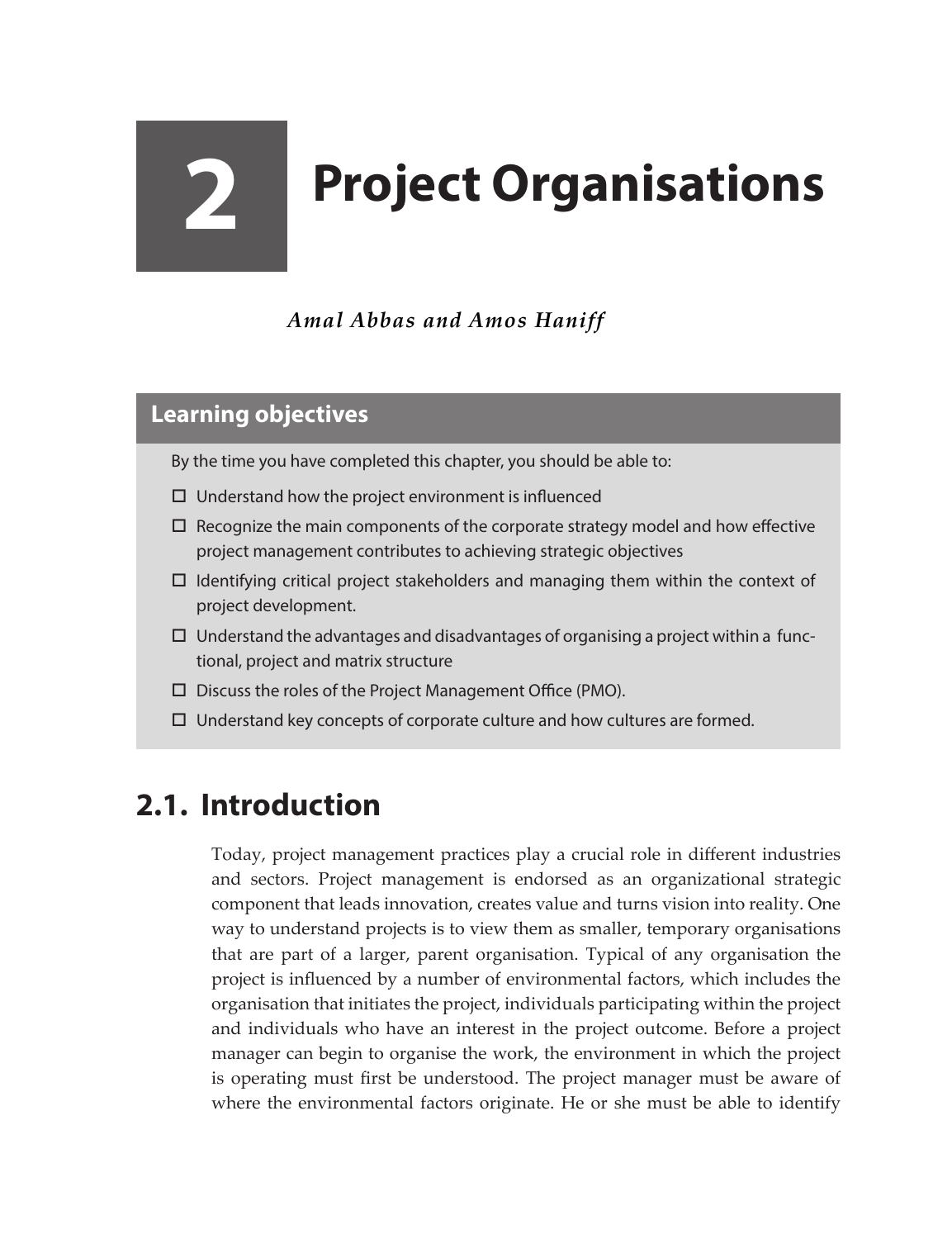the project stakeholders and assess their potential to affect the project outcome. Furthermore, the project manager must appreciate how the project will fit within the parent organisation and how the project will be organised within the existing organisational constraints.

### **2.2 The project environment**

The key to good project management is being prepared; this includes being aware of the elements that could influence and constrain the project success. The project environment comprises of all the influences that affect the project throughout its life cycle. Most of these influences are outside the control of the project manager and in many cases beyond the control of the organisation commissioning the project. Conducting an analysis of the environment that the project is operating in will enable the project team to be ready for any eventualities and will determine the critical decisions that the project manager makes. However, doing this at the early stages of the life cycle would generate the knowledge and information to possibly influence the environment in a positive manner. It is accepted that there could be a number of factors that could influence the project, but Slack et al, (2006) identifies four environmental areas for consideration. These are as follows:

- **The geo-social environment:** This includes the geographical, climatic and cultural factors that may affect the project.
- **Econo-political environment:** This includes the economic, government and regulatory factors in which the project takes place.
- **The business environment:** The external environment in which the business commissioning the project operates. This could include industry behaviour, business competitors, suppliers and customers.
- **The internal environment:** The environment of the individual organisation or group commissioning the project. This includes structure, culture, recourses and corporate strategy

#### **2.3 Project stakeholders**

PMI (2013, p. 30), defines stakeholders as "the individual, group, or organization who may affect or be affected by, or perceive itself to be affected by a decision, activity, or outcome of a project, who may be actively involved in the project or have interests that may be positively or negatively affected by the performance of completion of the project".